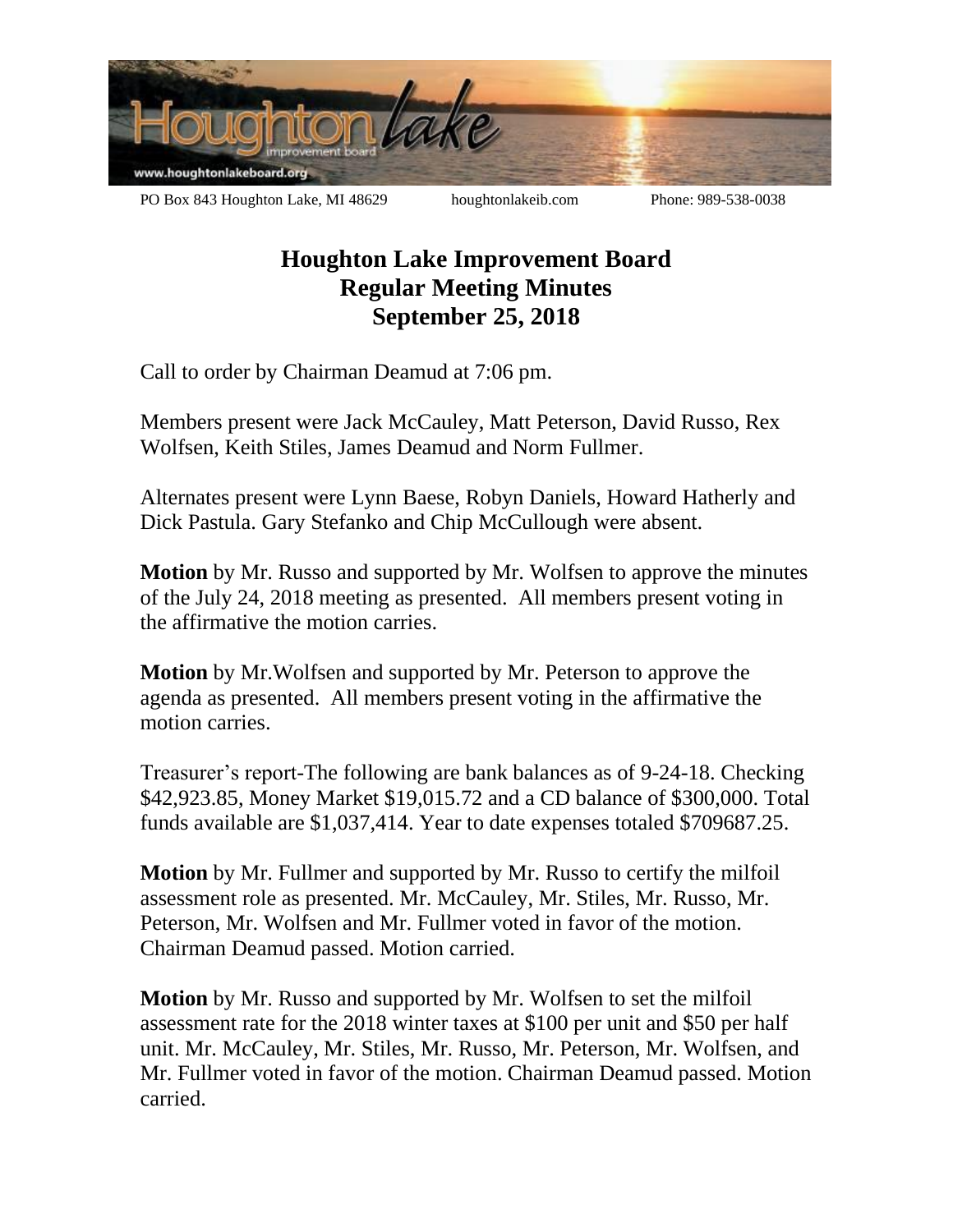**Motion** by Mr. Wolfsen and supported by Mr. Russo to keep Roscommon Township property 011-548-006-0000 on the assessment roll due to the fact that the property has a separate parcel number and is not contiguous to another property. All members voting in the affirmative the motion carried.

**Motion** by Mr. Wolfsen and supported by Mr. Perterson to keep Denton Township property 003-022-004-0185 on the assessment roll. The property is exempt for property tax but is responsible for any special assessments. All members voting in the affirmative the motion carries.

Craig Cotterman and Pat Inman presented an update on the boat wash project for Houghton Lake. Keith Rubin, boat wash attendant reported contact with 1126 boaters with 88 boats washed. Boat wash project began July 8, 2018. The project has used \$4000 of the \$10,000 provided by the HLIB. Cotterman presented to the board information on a waterless boat wash system that uses compressed air and vacuum.

**Motion** by Mr. Russo and supported by Mr. Peterson set the following dates and location for the 2019 HLIB regular meeting schedule contingent on availability. January 22 at Denton Township, April 23 at Markey Township, May 28 at Denton Township, July 23 at Roscommon Township and September 24 at Lake Township. All members voting in the affirmative the motion carries.

**RLS-**Mike Solomon requested that the board adopt a plan for reviewing treatment needs that might arise after initial treatments. Area such as canals may not show a need for treatment after the initial survey but can become an issue as the summer season progresses.

Treatment expenditures totaled \$656,910 which was about \$22,000 under the original estimate. Bre Grabil representing PLM reported that a new product call ProcellaCOR was used on 371 acres with a 750' set back near wild rice beds. The balance of treatment used Sculpin and was treated in early August.

Dr. Jermalowicz-Jones stated that sediment testing for accumulated coppers was still to take place.

A post treatment inspection of treated areas will take place later in the fall.